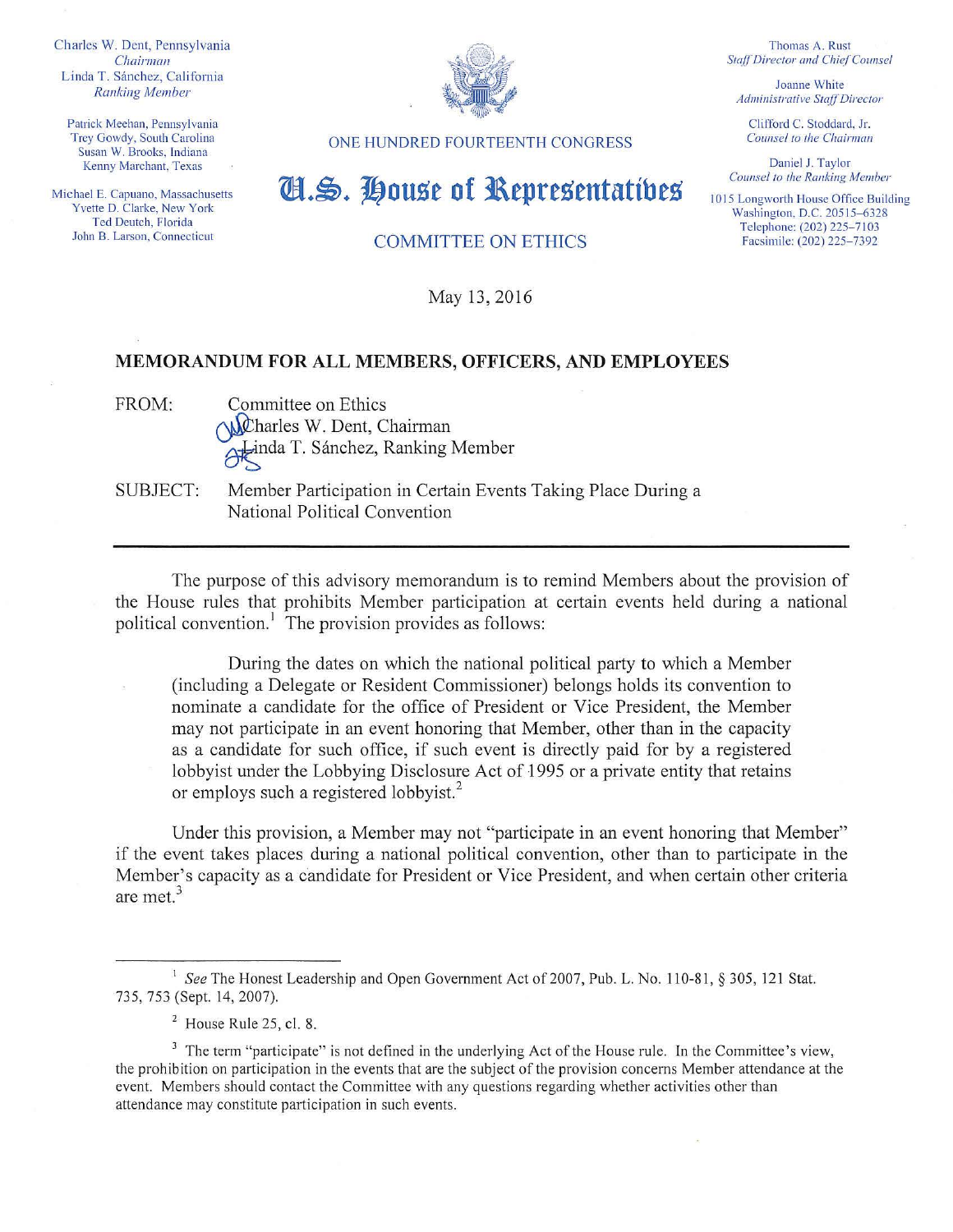Members are prohibited from participating in an event where the Member is named, including through the use of any personal title,<sup>4</sup> as an honoree (including as a "special guest") in any invitations, promotional materials, or publicity for the event. A Member is also prohibited from participating in an event if the Member were to receive, through the Member's participation in the event, some special benefit or opportunity that would not be available to some or all of the other paiiicipants, such as if the sponsor offers the Member an exclusive speaking role or a very prominent ceremonial role.

According to the legislative history of this provision, the restriction set forth above is intended to prevent registered federal lobbyists from directly paying for a party to honor a *specific* Member.<sup>5</sup> Thus, an event that is organized to honor a convention delegation. House committee, or caucus, without naming any specific Member of the delegation, committee, or caucus, or providing any special benefit or opportunity to a particular Member, would be an event that Members may participate in under the rule – provided that, as discussed below, attendance at the event otherwise would be in compliance with the House gift rule.<sup>6</sup> There is no numerical minimum, or maximum, on the size of the delegation or caucus invited to or participating in such an event. Furthermore, a Member would not be prohibited from participating in an event taking place during a national convention if the Member's name appears, for example, in a listing of the names of the honorary host committee members for the event if that listing includes the names of non-congressional host committee members.

The provision is very specific in prohibiting Member participation in an event that is "directly paid for" by a registered federal lobbyist or a private entity that retains or employs registered federal lobbyists. The fact that a private organization received some of its funding to hold or sponsor an event taking place during a national convention from a registered federal lobbyist or a private entity that retains or employs registered federal lobbyists, by itself, would not disqualify a Member from participating in the organization's event.

The provision also states that Member participation is prohibited only at certain events taking place "[d]uring the dates" on which a national convention is held. Accordingly, the rule does not prohibit Member participation in an event that takes place on a date other than the dates during which the national convention is held.<sup>7</sup>

It is important to note that the provision does not establish a new type of event for which free attendance may be accepted under the House gift rule. This rule limits Members' participation in certain events, even if the Members purchase their own tickets. An offer of free

<sup>&</sup>lt;sup>4</sup> A Member's personal titles include Congressman/Congresswoman, Representative, and Member of Congress, as well as any role in House leadership, or service as chair or ranking member of a full committee.

<sup>&</sup>lt;sup>5</sup> See 153 Cong. Rec. E1759 (daily ed. Aug. 4, 2007) (statement of Rep. John Conyers, Jr.) ("This provision will have the effect of preventing lobbyists or an entity employing such lobbyists from directly paying for a party to honor a specific Member.").

 $6$  House Rule 25, cl. 5.

 $<sup>7</sup>$  As of the date of this memorandum, the restricted dates are July 18 to 21, 2016, for the Republican</sup> convention, and July 25 to 28, 20 16, for the Democratic convention. Although these are the currently scheduled dates, these dates are subject to change and the restricted dates will be the actual dates of the conventions.